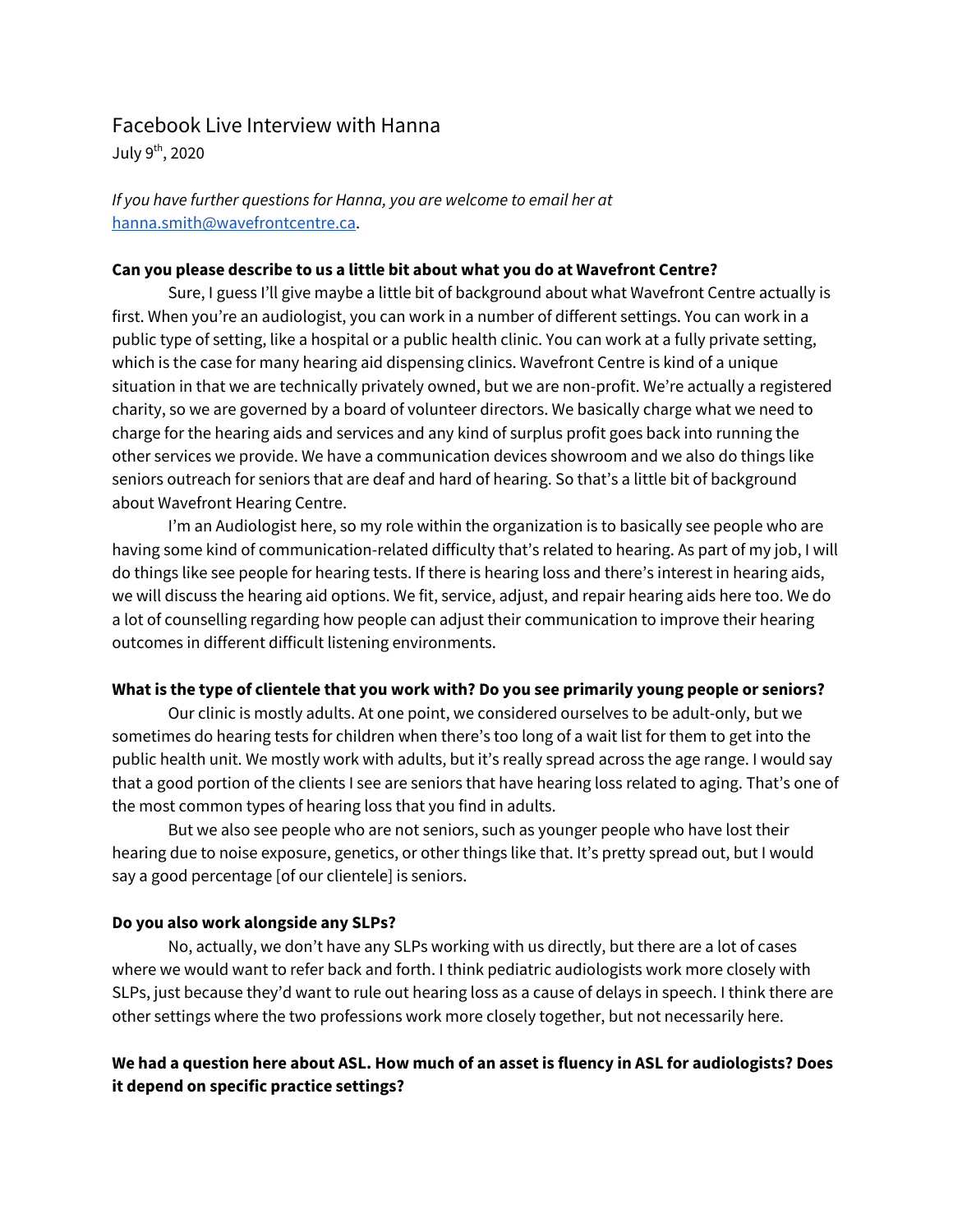It very much depends on the practice setting. I would say it's definitely not required in any setting that I'm aware of for audiologists. It's always an asset. It's never not an asset to be able to communicate in sign language. The number of deaf and deaf culture clients that you see is relatively low. Even here, the majority of clients we see are hard of hearing as opposed to deaf and communicating with sign language. I started learning a little bit of sign language when I started working at Wavefront specifically, and that is because this organization has a lot of ties to the deaf community and we hire deaf staff as well, so it's been really useful for the work I'm doing here personally, but in other settings it might not come up as much.

#### **Have you always worked at Wavefront Centre? Have you worked elsewhere?**

I started working here in 2017, but I briefly worked at two different private clinics before. I've never worked in a hospital or a public health unit or a school or anything like that. In the audiology program, you definitely have the chance to do practicums in settings like that. I did two placements that were in hospitals, so I do have some experience with that, but I've never actually worked there after graduating.

### **What are the differences between working in public versus private settings?**

There are some really big differences, and I think a lot of this depends on the age population that you are working for. I worked in [public] settings that were more diagnostic-related, which means that the role of the audiologist is to do diagnostic audiological evaluations - that's a fancy way of saying hearing tests, basically - and trying to diagnose any other communication-related issues. In the hospital settings I worked at, you would test hearing, write the report, and then you'd refer to a doctor if they needed more medical evaluation, or you'd refer to a clinic if they needed hearing aids or assistive devices. That was my experience in hospitals, but there are public health units where you're seeing pediatric clients, so you're not only doing the diagnostic testing, but hearing aid fittings and everything that comes with that as well.

### **Do you have a preference in terms of which [setting] you'd prefer to work in?**

I enjoyed my time in the hospital setting, but I wanted to do more than just the diagnostics. I didn't feel quite as fulfilled just doing the test and then saying "Okay, go somewhere else and get a hearing aid now. Goodbye!" So it's nice to be in the setting where I'm in right now, where I get to do the hearing test, but also help that person for the rest of the journey with the hearing aid and so on.

## **I know a lot of our club members are undergraduate students who are either looking into SLP or audiology. The biggest thing on our minds right now is graduate school. Where did you do your undergrad and what was it in?**

My undergrad was also at UBC in Speech Sciences. I received a Bachelor of Arts with Honors in Speech Sciences, so I probably took a lot of classes that are similar to what you guys are taking right now in linguistics.

# **For graduate school entrance, I know UBC has a class called AUDI 402 (Neuroanatomy), which is daunting to a lot of us. Did you have to take that class as well?**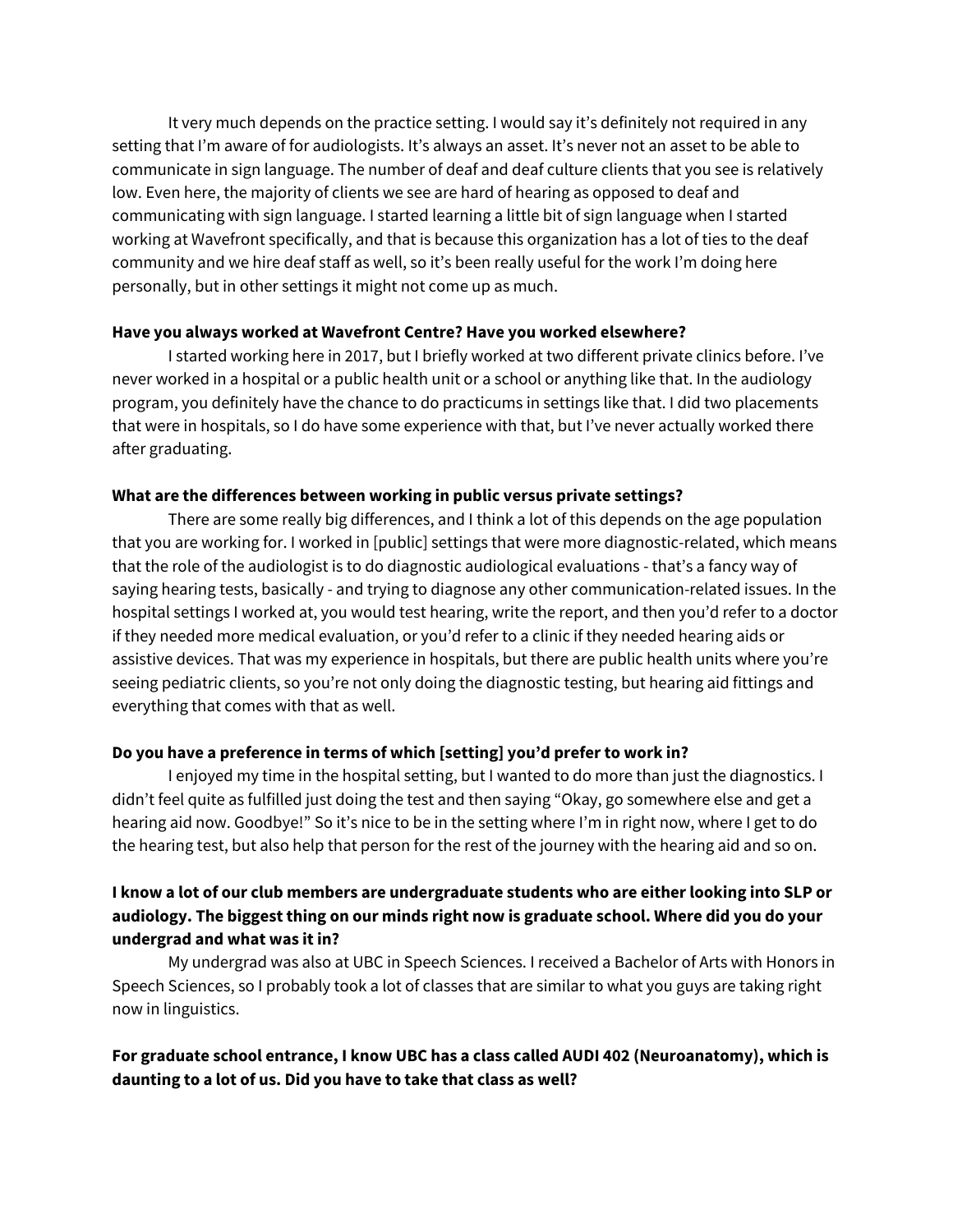Yes, I did! Nobody gets out of that one, unfortunately. Not going to lie, it was a nightmare. I didn't really have the neuroscience background that some of the other people had that gave them an easier time. Some of my classmates were from biology-type undergraduate programs and I was like I'm in psychology and linguistics!" so 402 was not fun. I don't think anybody had good feedback and to be honest, the online format wasn't great.I know that doesn't sound very reassuring, but I mean, just do it! Just get through it, nobody enjoys it.

There are times where knowing the cranial nerves and stuff like that kind of comes in handy for a better understanding of how things work, or for when you have to give a complicated explanation. That's when it helps to understand a bit more, but you're not going to use it on a regular basis.

#### In terms of applying to grad school, did you apply right away and did you get in right away?

I did, and I did! I think I wanted to keep the momentum going, personally. I know that's not always the case. I definitely know some people who have started audiology or speech pathology as a second career, later on, and I think they had to do some course upgrading and things like that.

I was fortunate in that I finished my classes, applied, and got in on the first try, so I think I had an easier experience compared to some, for sure.

# **Another thing that is on a lot of our minds is resume-building and getting into graduate school. In terms of experience, what kind of experience did you get in your undergrad that you think helped you get into your masters?**

It might surprise you - I didn't have any kind of shadowing experience, volunteer experience or really *any* experience with audiology whatsoever other than what I learned in the classes I took in undergrad. UBC lays out their entrance requirements pretty clearly and they require either shadowing or observation or just an interview with an audiologist, so that was what I did, specifically for the application. I think the things that helped me get in the most was honestly just having a high GPA. Even today, it's pretty skewed towards having high grades. It's intense work and it's a 2-year program, so they want to make sure that you can handle the workload.

Other than grades, some things I had on my application that I think were helpful include volunteer experience with clubs. At UBC, I was the vice-president of a club and so it was helpful to show my experience in leadership, but it wasn't actually anything audiology-related. I think a lot of people think they need to volunteer so that they can get in, but that's actually not the biggest requirement. The biggest thing they're looking for, is that they're looking to know that you can handle the coursework, so that would be my advice - make sure your grades are up there when you're applying.

They're looking to know that you can handle the coursework, that you've done the prerequisites, and that you have interest in the field. They want to know why it's a good fit for you. That doesn't necessarily mean you have to have strict volunteer experience because honestly that's pretty hard to get and it's pretty hard to offer as well. Audiology is such a specialized field that it's hard to take volunteers and have things for them to do. It's almost creating more work for them, so in doing that, you're making more work for yourself. I encourage people, when applying, to make sure your grades are high, even if it means upgrading a course or re-do a course.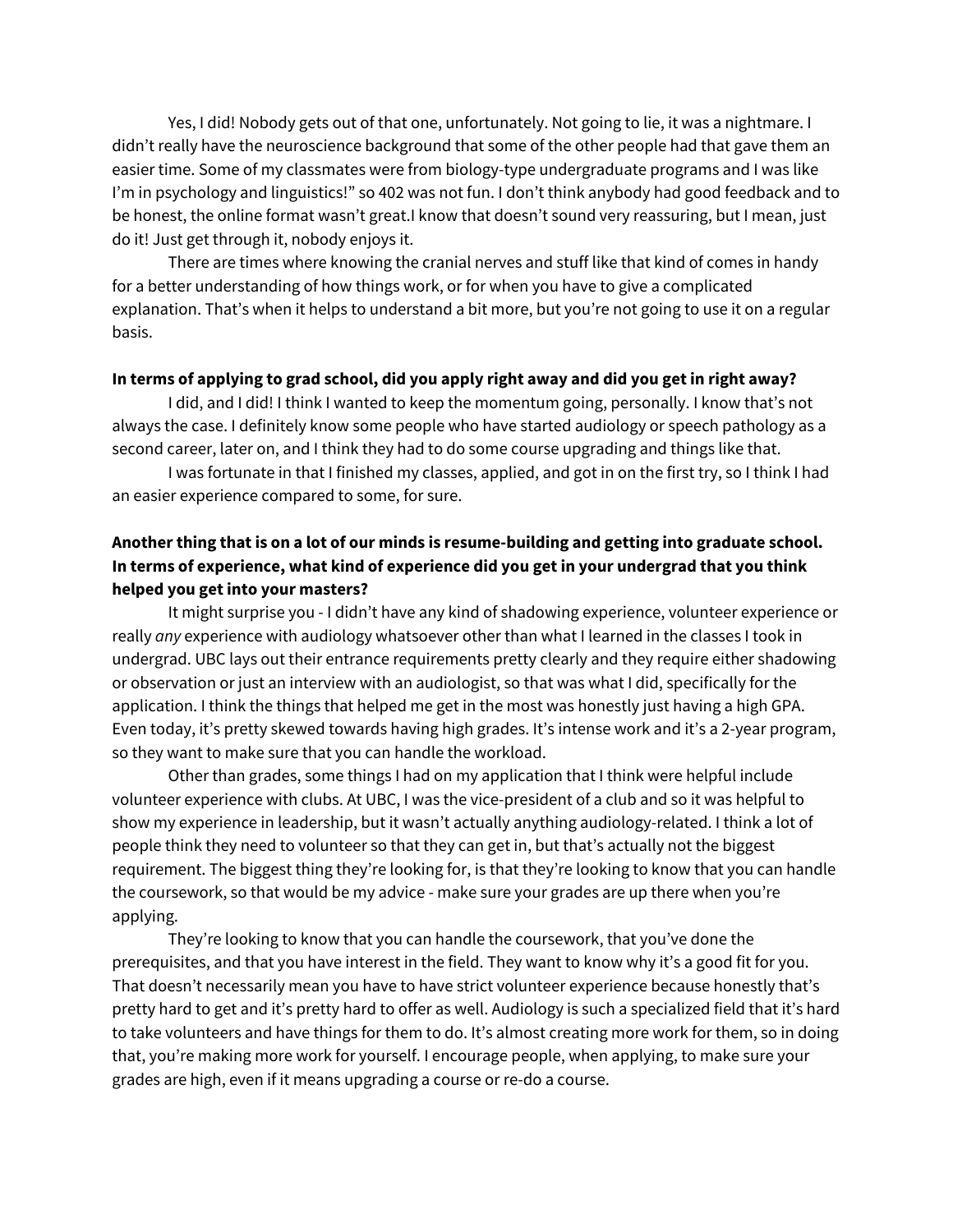### Is it possible to learn ASL, or any other kind of sign language, quicker than the typical rate of **acquisition? What kind of challenges did you see with learning sign language?**

I think it's similar to learning any kind language you haven't learned before. I think in some ways you'd experience the same challenges you would learning a language you haven't had exposure to before. You need to practice a lot and you need to have conversations with people that know the language. That was a big challenge. The other thing with ASL is that it is different from a spoken language, so a lot of the rules that you learn in linguistics about languages are very focused on spoken languages. ASL is a visual language, which means there's a lot of information that's conveyed by facial cues. Even whether your eyebrows are up or down means something is different in addition to what you're doing with your hands. It involves the whole body, basically.

I was trying to learn ASL, but I didn't have time to immerse myself fully in it since I was also working full time. I did a two-hour class one night a week and after four of those courses, I was at a basic conversational level. But it's really hard if you're just doing it one night a week and if you're not constantly practicing it. One of the things that helped me a lot is that I have coworkers that are deaf they were very nice. It's intimidating when you don't know the language, but you're trying to use it and you don't know how to say what you want to say.

If you find sign language fascinating, you should maybe consider doing an interpreting degree and learning sign language that way. You don't actually have to have a background in sign language to go into an interpreting program, but sometimes they might want you to have some basic knowledge. But if learning and using sign language is one of your main reasons for going into audiology, your opportunities for that may actually be quite limited.

### **When did you decide you wanted to go into audiology and how did you decide you wanted to do it?**

It was pretty late into my degree actually, I think it was in my third year. My whole degree was me messing around and taking courses that were interesting and that I liked. That led to linguistics and psychology. That's where the speech sciences degree came in. I learned about audiology in one of my linguistics classes. An audiologist came in and spoke to us - that kind of thing. I think that was when it clicked for me. It was a good way to bring together all of the interests that I have. I've always gravitated towards some kind of health care work, but I could never handle anything as intense as being a doctor or nurse or anything like that. If you love learning about linguistics and communication, then audiology and speech pathology are the fields you should look into.

I guess Audiology drew me more because I really like the technology side of it, as far as hearing aid and assistive equipment go. I like the idea that you can use technology to make peoples' lives better. I think hearing aids are super cool now, cause I'm a big nerd! Honestly, technology has progressed so much and that's a really cool part of this job - to see how it's changing and to use it to help others.

#### **Did you consider speech language pathology at any point?**

I definitely did consider it, but I think I was turned away from it because it's so much one-on-one rehab type work. It didn't appeal to me in the same way that audiology did. IN both fields, you get to do so many different things, but I think audiology is maybe *more* diverse. I'm not quite sure